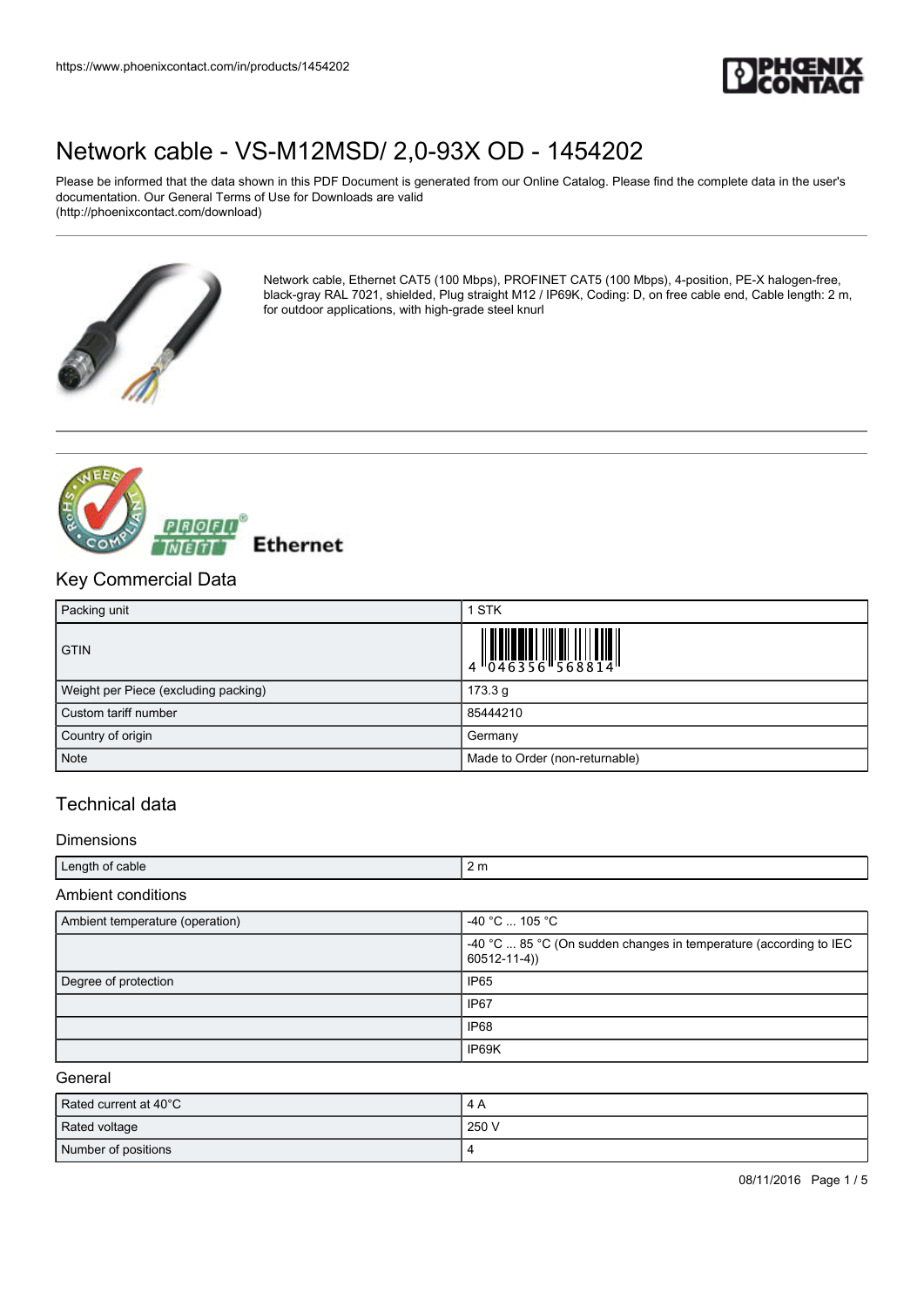

## Technical data

### General

| Coding                                 | D - data                            |
|----------------------------------------|-------------------------------------|
| Standards/regulations                  | M12 connector IEC 61076-2-101       |
| Signal type/category                   | Ethernet CAT5 (IEC 11801), 100 Mbps |
|                                        | PROFINET CAT5 (IEC 11801), 100 Mbps |
| Status display                         | No                                  |
| Degree of pollution                    | 3                                   |
| Insertion/withdrawal cycles            | $\geq 100$                          |
| Torque                                 | 0.4 Nm (M12 connector)              |
| Material                               |                                     |
| Flammability rating according to UL 94 | V <sub>0</sub>                      |

| Contact material           | CuSn            |
|----------------------------|-----------------|
| Contact surface material   | Ni/Au           |
| l Contact carrier material | <b>PP</b>       |
| Material of grip body      | <b>PP</b>       |
| Material, knurls           | Stainless steel |
| Sealing material           | <b>FPM</b>      |

### Standards and Regulations

| Standard designation                   | l M12 connector   |
|----------------------------------------|-------------------|
| Standards/regulations                  | I IEC 61076-2-101 |
| Flammability rating according to UL 94 | VC                |

### Cable

| Cable type                                    | PROFINET outdoors                                          |
|-----------------------------------------------|------------------------------------------------------------|
| Cable type (abbreviation)                     | 93X                                                        |
| Cable structure                               | 1x4xAWG22/7; SF/TQ                                         |
| Conductor cross section                       | 4x 0.34 mm <sup>2</sup>                                    |
| AWG signal line                               | 22                                                         |
| Conductor structure signal line               | 7x 0.25 mm                                                 |
| Core diameter including insulation            | 1.95 mm                                                    |
| Wire colors                                   | white-blue, orange-yellow                                  |
| Overall twist                                 | Star quad                                                  |
| Shielding                                     | Plastic-coated aluminum foil, tinned copper braided shield |
| Optical shield covering                       | 100 %                                                      |
| External sheath, color                        | black RAL 9005                                             |
| Outer sheath thickness                        | $> 0.8$ mm                                                 |
| External cable diameter D                     | 7.25 mm ±0,3 mm                                            |
| Minimum bending radius, fixed installation    | $6 \times D$                                               |
| Minimum bending radius, flexible installation | $10 \times D$                                              |
| Cable weight                                  | 81 g/m                                                     |
| Outer sheath, material                        | PE-X                                                       |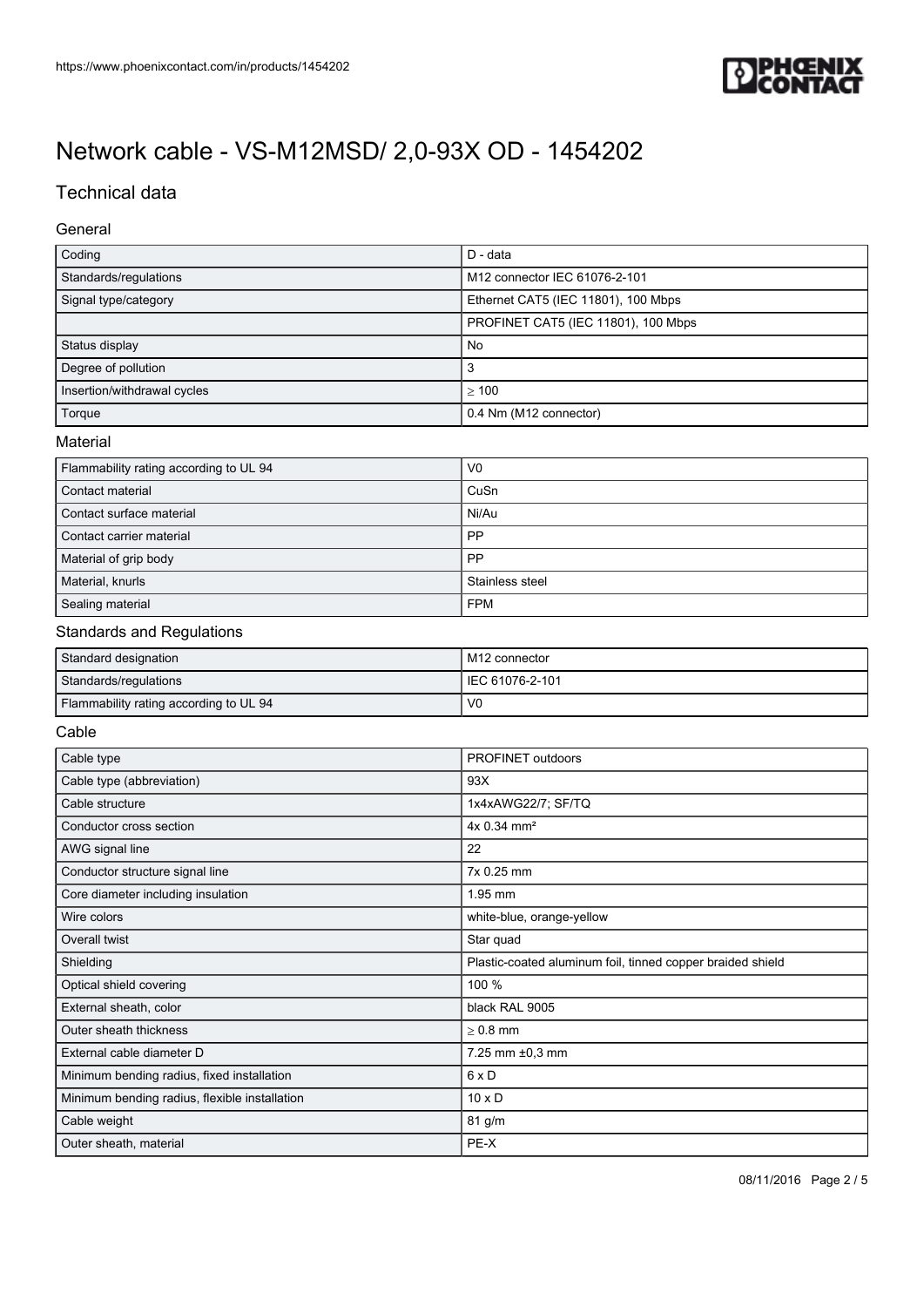

## Technical data

### Cable

| Material conductor insulation    | PE-X                                                     |
|----------------------------------|----------------------------------------------------------|
| Conductor material               | silver-plated Cu litz wires                              |
| Conductor resistance             | $\leq$ 54.4 $\Omega$ /km                                 |
| Working capacitance              | $\leq 65$ pF (core-core)                                 |
|                                  | $\leq$ 100 pF (core-shield)                              |
| Wave impedance                   | 100 Ω ±5 Ω (f = 100 MHz)                                 |
| Signal speed                     | 66 c                                                     |
| Shield attenuation               | 40 dB (30 MHz $\le$ f $\le$ 100 MHz)                     |
| Coupling resistance              | 200.00 mΩ/m ( $f \le 30$ MHz)                            |
| Nominal voltage, cable           | 300 V AC                                                 |
| Test voltage, cable              | 2000 V AC (50 Hz, 5 minutes)                             |
| Fire protection in rail vehicles | BS 6853 (Category la, lb, ll)                            |
|                                  | GM/RT 2130 (Category la, lb, ll)                         |
|                                  | EN 45545 (Risk level HL1 - HL3)                          |
|                                  | DIN 5510 (Fire protection level 1, 2, 3, 4)              |
|                                  | NF F16-101 (Category A1, A2, B)                          |
|                                  | NF F16-101 (Class C/F0)                                  |
|                                  | <b>NFPA 130</b>                                          |
|                                  | UNI CEI 11170 (Risk level LR1 - LR4)                     |
| Flame resistance                 | EN 60332-1-2                                             |
|                                  | EN 50266                                                 |
|                                  | EN 60332-3-25                                            |
|                                  | NF C32-070, 2.1                                          |
|                                  | NF C32-070, 2.2                                          |
|                                  | UL 1685, 12 (FT4)                                        |
|                                  | in accordance with ISO 6722-1 5.22 (UN ECE-R 118.01)     |
| Halogen-free                     | According to EN 50267-2-1                                |
| Resistance to oil                | according to IRM 902, 72 h at 100 °C                     |
| Other resistance                 | Resistance to fuels according to IRM 903, 168 h at 70 °C |
| Concentration of fumes           | BS 6853 D.8.7                                            |
|                                  | EN 61034-2                                               |
|                                  | UL 1685, 12 (FT4)                                        |
| Fume corrosiveness               | EN 50267-2-2                                             |
| Fume toxicity                    | BS 6853 B.1                                              |
|                                  | EN 50305, 9.2                                            |
| Ambient temperature (operation)  | -50 °C  90 °C (cable, fixed installation)                |
|                                  | -40 °C  90 °C (cable, flexible installation)             |

## Drawings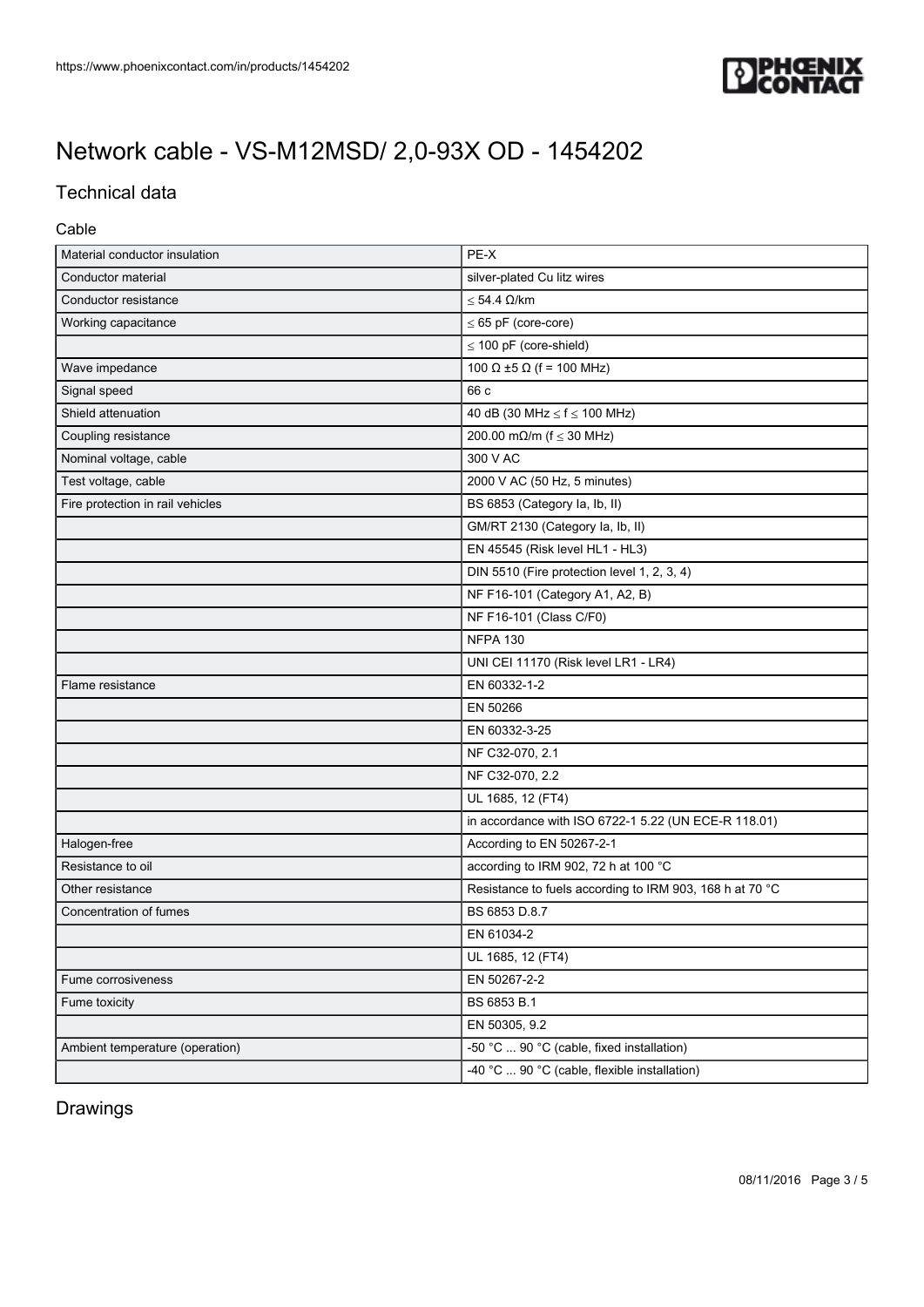

Schematic diagram



Pin assignment M12 male connector, 4-pos., D-coded, male side

Cable cross section



PROFINET outdoors [93X]

Dimensional drawing



Circuit diagram



M12 x 1 plug, straight

Contact assignment of the M12 plug

## Classifications

eCl@ss

| eCl@ss 4.0 | 272607xx |
|------------|----------|
| eCl@ss 4.1 | 27260701 |
| eCl@ss 5.0 | 27260701 |
| eCl@ss 5.1 | 27060307 |
| eCl@ss 6.0 | 27061801 |
| eCl@ss 7.0 | 27061801 |
| eCl@ss 8.0 | 27279218 |
| eCl@ss 9.0 | 27060311 |

ETIM

| ETIM 3.0        | EC000830 |
|-----------------|----------|
| <b>ETIM 4.0</b> | EC000830 |
| ETIM 5.0        | EC001855 |

### UNSPSC

| UNSPSC 6.01          | 31261501 |
|----------------------|----------|
| <b>UNSPSC 7.0901</b> | 31261501 |
| UNSPSC 11            | 31261501 |
| UNSPSC 12.01         | 31261501 |
| UNSPSC 13.2          | 31261501 |